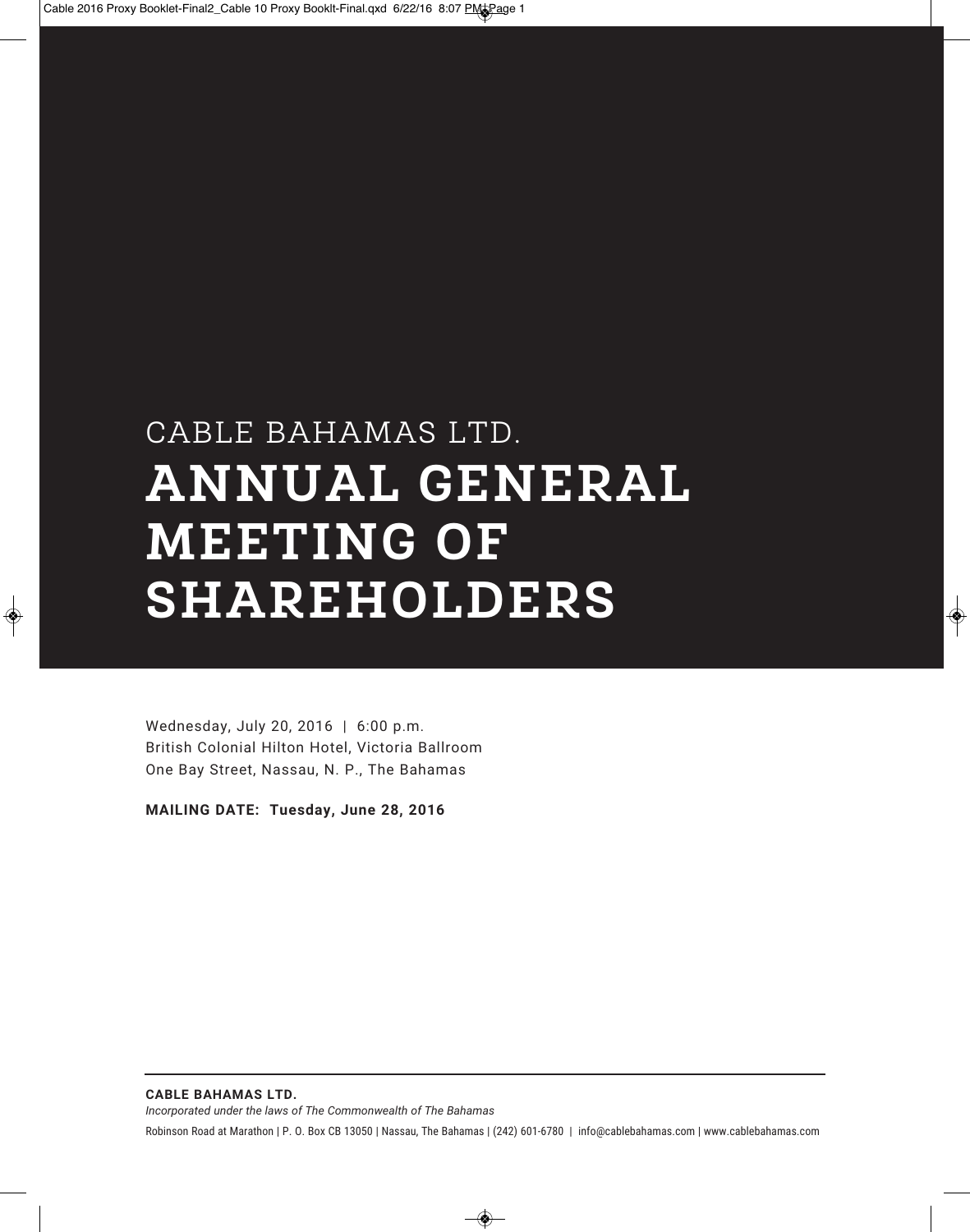#### **CONTENTS OF MAILING**

- Notice of Annual General Meeting
- Proxy Form (separate document)
- Proxy Statement
- Minutes of the last Annual General Meeting of Shareholders held on July 8, 2015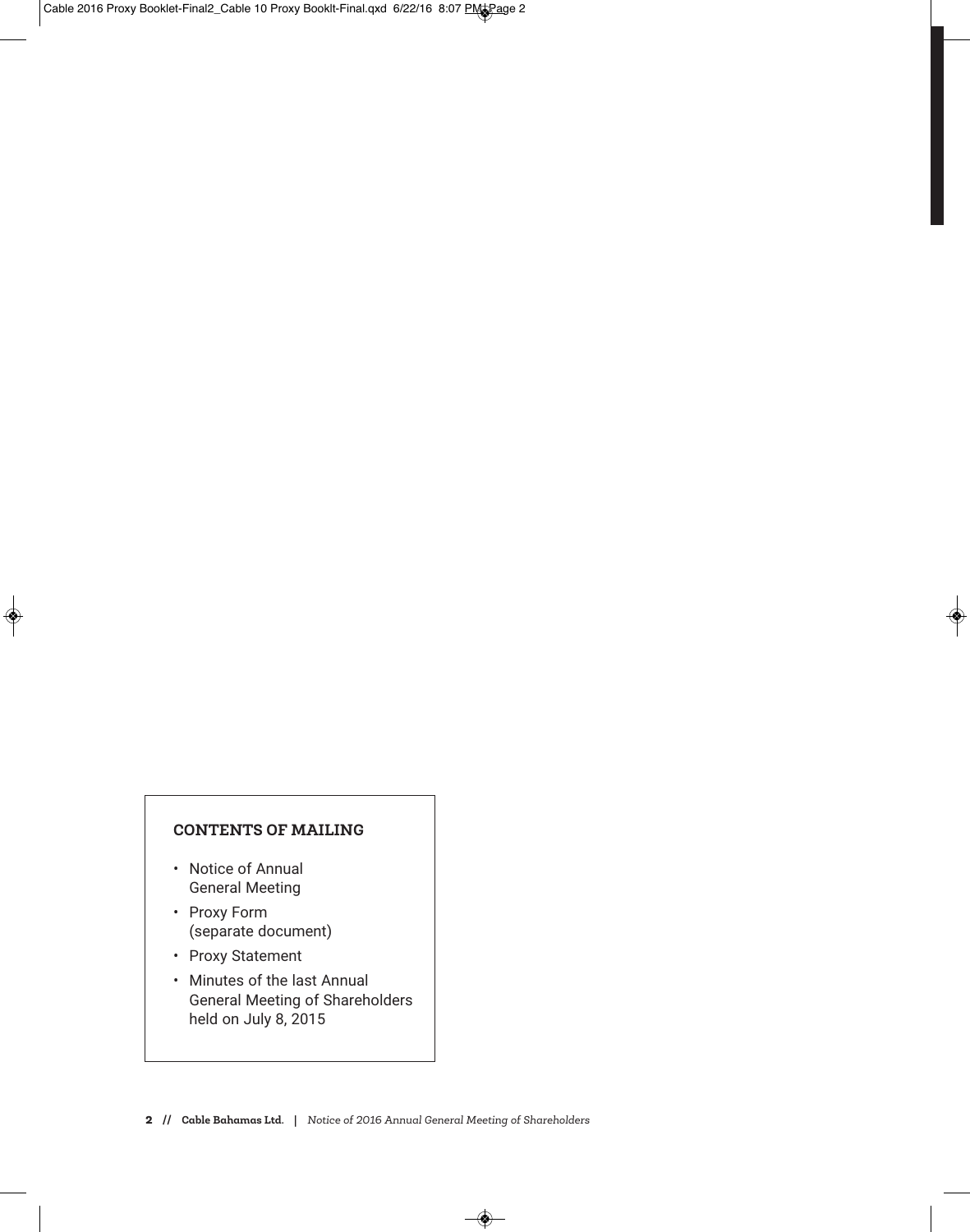#### CABLE BAHAMAS LTD.

# **NOTICE OF ANNUAL GENERAL MEETING**

**TIME: Wednesday, July 20, 2016 at 6:00 p.m.**

**PLACE: British Colonial Hilton Hotel, Victoria Ballroom, Nassau, The Bahamas**

#### **ITEMS OF BUSINESS:**

- (1) To announce the results of the examination of proxies, declare a quorum present and proceed to business;
- (2) To approve the Minutes of the last Annual General Meeting held on July 8, 2015;
- (3) To receive and consider the Chairman's report;
- (4) To receive and approve the audited financial statements and the report of the auditors;
- (5) To elect directors for the ensuing year and fix their remuneration;
- (6) To confirm and approve dividends paid for the year ended December 31, 2015;
- (7) To consider and approve a standard resolution ratifying and confirming all acts, transactions and proceedings of the directors, officers and employees of the Company for the year 2015;
- (8) To approve the appointment of the auditors of the Company, and authorise the directors to fix their remuneration;
- (9) To transact such other business as may properly come before the Meeting and any adjournment thereof.

#### **RECORD DATE:**

Holders of ordinary shares of record at the close of business on June 21, 2016 are entitled to vote at the meeting.

#### **FINANCIAL STATEMENTS:**

The Company's 2015 audited financial statements are included in the Company's 2015 Annual Report. The Annual Report is available at our website: www.cablebahamas.com or at our locations on Old Trail & Robinson Road, the Mall at Marathon, East Atlantic Drive, Freeport, Grand Bahama or Bahamas Central Securities Depository Ltd., 2nd Floor, Fort Nassau Centre, British Colonial Hilton, Suite 202, Nassau, The Bahamas.

#### **PROXY VOTING:**

It is important that your shares be represented and voted at the meeting. You can vote your shares by appearing in person or by completing and returning the proxy form enclosed. You can revoke a proxy at any time prior to its exercise at the meeting by following the instructions in the accompanying proxy statement.

By order of the Board of Directors:

Gary Kain, Chairman June 21, 2016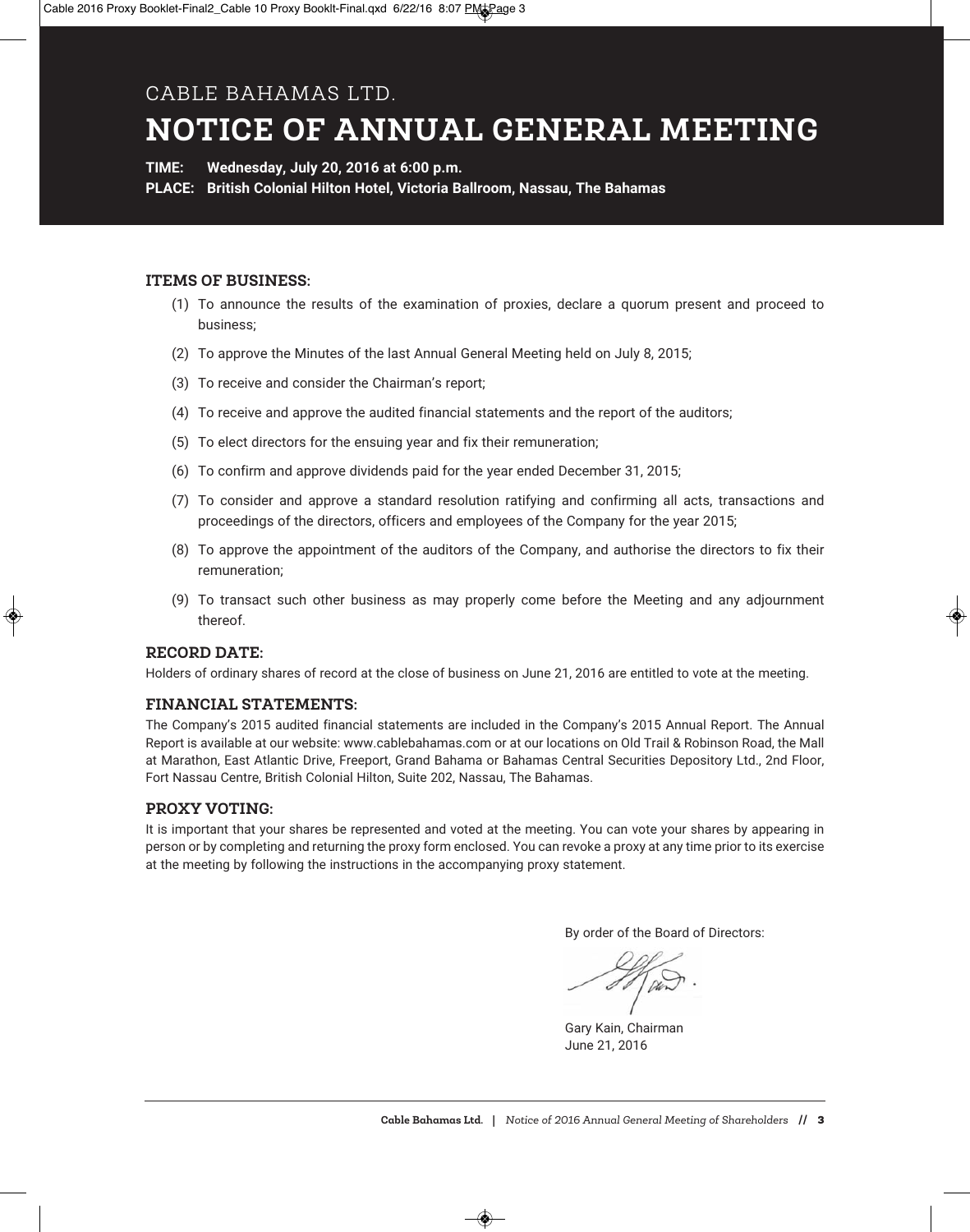## CABLE BAHAMAS LTD. **P R O X Y S T A T E M E N T**

We are providing these proxy materials in connection with the solicitation, by the Board of Directors of Cable Bahamas Ltd., of proxies to be voted at the Company's 2016 Annual General Meeting of Shareholders to be held on July 20, 2016 and at any meeting following adjournment thereof.

Shareholders are advised that no shareholder proposal has been filed. Further, no action is proposed by the Board of Directors, which would create the possibility of a "dissenting shareholder" under Section 159 of The Companies Act, 1992. The Board of Directors is not aware of any solicitation of proxies by a person or group adverse to the present management of the Company.

You are cordially invited to attend the Annual General Meeting on Wednesday, July 20, 2016 beginning at 6 p.m. Shareholders will be admitted beginning at 5:30 p.m. The meeting will be held at the Victoria Ballroom at the British Colonial Hilton Hotel.

This financial year of Cable Bahamas Ltd. began on January 1, 2015 and ended December 31, 2015. References in this proxy statement to the year 2015 or financial year refer to the period mentioned above.

We are mailing this proxy statement, accompanying forms of proxy, and voting instructions on Thursday, June 28, 2016 to holders of record of the Company's ordinary shares as at the close of business on Tuesday, June 21, 2016.

#### **PROXIES AND VOTING PROCEDURES**

The Board of Directors and the management of the Company do not contemplate the solicitation of proxies otherwise than by mail. The total amount estimated to be spent in connection with this solicitation of proxies is not expected to exceed \$10,000.

#### **Proxy Submission**

A shareholder has the right to appoint a person or company (who need not be a shareholder), other than the persons designated by the directors as proxyholders in the accompanying form of proxy, to represent the shareholder at the meeting by striking out the names of the persons so designated and inserting the name of the chosen proxyholder in the blank space provided for that purpose in the form of proxy, or by completing and signing another proper form of proxy. A proxy must be in writing and must be executed by the shareholder or by an attorney authorized in writing. The proxy must arrive by mail or be delivered by hand to the offices of Bahamas Central Securities Depositary Limited, 2nd Floor, Fort Nassau Centre, British Colonial Hilton, Suite #202, P. O. Box N-9307, Nassau, Bahamas, no later than 4:00 pm, July 19, 2016.

#### **Revocation of Proxy**

A shareholder who executes and returns the accompanying form of proxy may revoke it by an instrument in writing executed by such shareholder or attorney authorized in writing and deposited at the offices of Bahamas Central Securities Depository Limited, 2nd Floor, Fort Nassau Centre, British Colonial Hilton, Suite #202, P. O. Box N-9307, Nassau, Bahamas at any time up to and including the last business day preceding the day of the meeting, or with the Chairman of the meeting on the day of the meeting prior to the commencement thereof or in any other manner permitted by law.

#### **Voting by Proxy**

All shares entitled to vote and represented by properly completed proxies received prior to the meeting and not revoked will be voted at the meeting as specified by the shareholder. If you do not indicate how your shares should be voted on a matter included in the proxy form, the shares represented by your properly completed proxy will be voted in the affirmative for each proposal. Where this proxy confers discretionary authority as to any matters that may properly come before the meeting or any adjournments thereof, the shares represented by this proxy will be voted as the Board of Directors recommends.

If any other matters are properly presented at the annual meeting for consideration including, among other things, consideration of a motion to adjourn the meeting to another time or place, the persons named as proxies and acting thereunder will have discretion to vote on those matters according to their best judgment to the same extent as the person delivering the proxy would be entitled to vote. At the date this proxy statement went to press, we did not anticipate that any other matters would be raised at the meeting.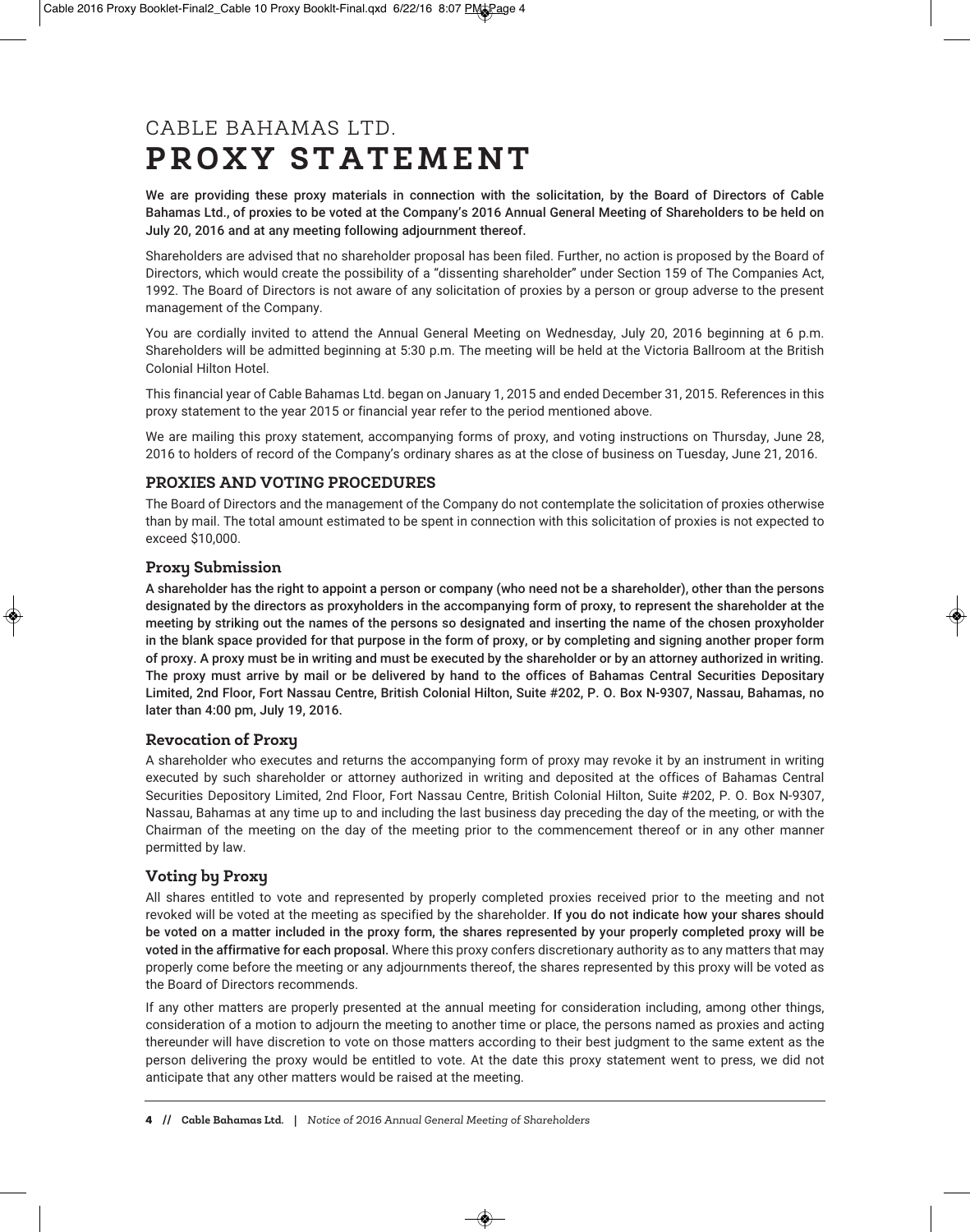#### **SHAREHOLDERS ENTITLED TO VOTE AND VOTING SECURITIES**

Shareholders at the close of business on the record date are entitled to notice of and to vote at the Annual General Meeting.

On Tuesday, June 21, 2016 there were 43,884,754 ordinary shares with no par value outstanding. Each shareholder is entitled to one vote on each matter properly brought before the meeting.

At the close of business on Tuesday, June 21, 2016, the following shareholder beneficially owned more than 10% of the Company's issued ordinary shares.

| <b>SHAREHOLDER</b>       | NUMBER OF ISSUED<br><b>ORDINARY SHARES</b> | PERCENTAGE<br><b>OWNERSHIP</b> |  |
|--------------------------|--------------------------------------------|--------------------------------|--|
| National Insurance Board | 9.482.759                                  | 21.61%                         |  |

To the knowledge of the Company, there are no other shareholders who own 10% or more of the Company's issued ordinary shares.

#### **QUORUM AND REQUIRED VOTE**

The presence, in person or by proxy, of members holding or representing one-fifth (1/5) or 8,776,951 shares of the subscribed and issued shares of the Company is necessary to constitute a quorum at the meeting.

#### **RESOLUTIONS OF THE MEETING & EXPLANATORY NOTES**

#### **1. Approval of Minutes**

The Minutes of the last Annual General Meeting of the shareholders held on July 8, 2015 at the British Colonial Hilton, Governors Ballroom is included in the notice of meeting together with proxy materials. The Minutes may also be read at this meeting unless waived by the shareholders at the meeting. The purpose of this resolution is to allow shareholders the opportunity to scrutinize the Minutes and notify the Company should their recollection of the Meeting be different to that which is recorded.

#### **2. Receive and Consider the Chairman's Report and Audited Financial Statements**

#### **3. Election of Directors for the Ensuing Year and Fix Their Remuneration**

Article 75 provides that the Board of Directors of the Company shall consist of a minimum of 5 and a maximum of 8 persons, the majority of whom: (i) shall be independent of any instrumentality of the Government of The Bahamas and/or (ii) cannot be an employee or officer of the Company or any of its affiliates.

Article 77 (1) provides that at every Annual General Meeting, at least two of the directors shall retire from office, provided that no two directors shall serve for more than three consecutive years without retiring.

The persons designated as proxy holders in the accompanying form of proxy will vote the ordinary shares represented by such form of proxy, properly executed, for the election of the nominees whose names are set forth herein, unless specifically directed to withhold a vote. If it becomes known at the meeting that a nominee is for any reason unavailable to serve (which the directors have no reason to believe to be the case), the persons designated as proxyholders in the accompanying form of proxy shall have the right to exercise their discretion by voting for another qualified nominee.

On July 8, 2015, Ms. Phaedra Mackey-Knowles resigned as a director of the Company thereby creating a casual vacancy on the Company's Board of Directors.

On August 12, 2015, Mrs. V. Theresa Burrows was appointed pursuant to Article 84 as an additional Director on the Board bringing the complement of the Board to a full capacity of eight (8). The Board is desirous of having Mrs. Burrows continue on the Board and is proposing that the shareholders elect her to the Board.

On December 22, 2015, Mr. Simon Wilson resigned as a director of the Company thereby creating a casual vacancy on the Company's Board of Directors.

On December 22, 2015, Bishop Lester Cox was appointed pursuant to Article 84 as an additional Director of the Board bringing the complement of the Board to its full capacity of eight (8). The Board is desirous of having Bishop Cox continue on the Board and is proposing that the shareholders elect him to the Board.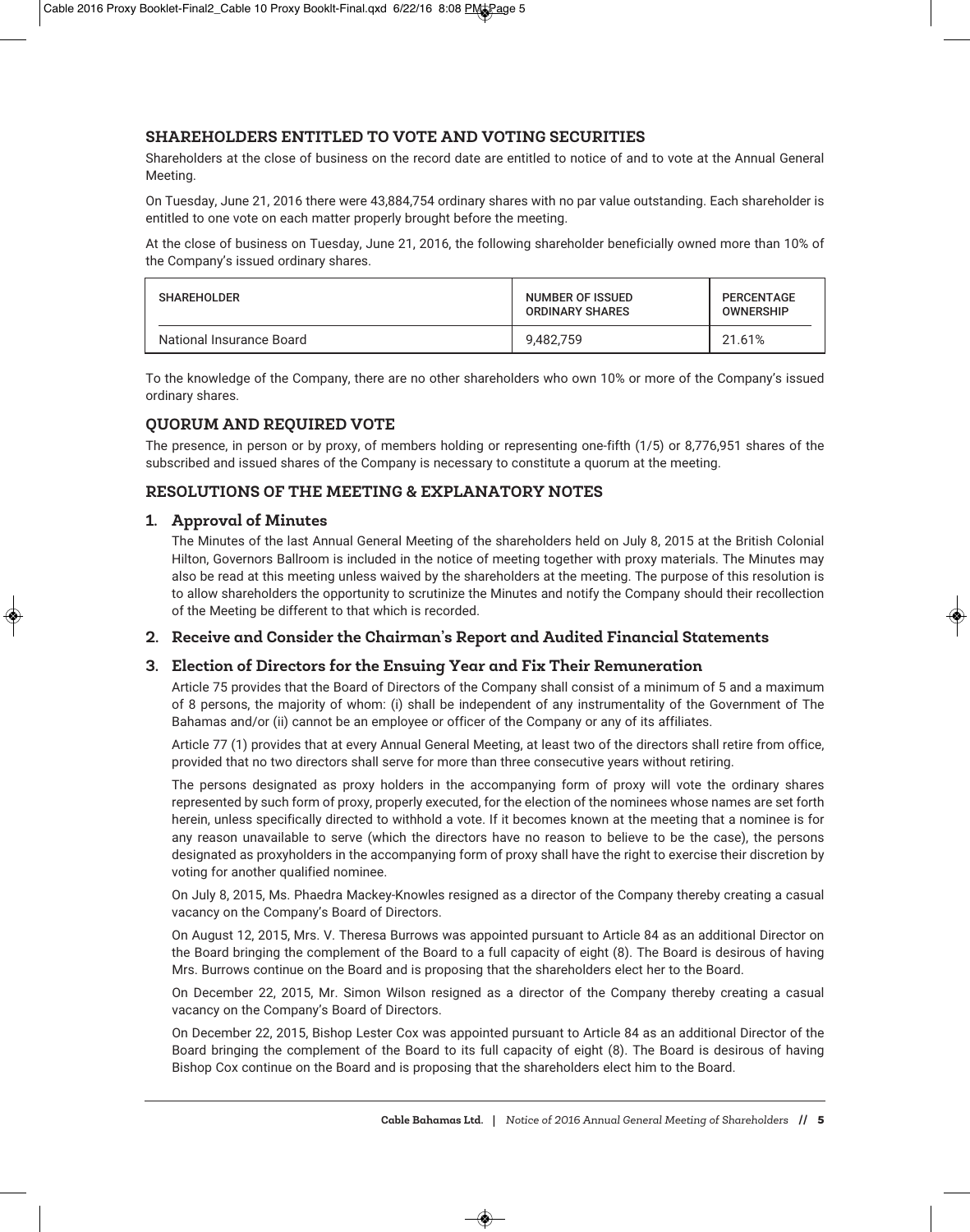Of the current slate of directors, Mssrs Calvin Knowles and Ross McDonald are retiring having come to the end of their tenures as stipulated in the Articles of Association. Mssrs Knowles and McDonald are eligible to be elected as directors and have indicated their willingness to serve.

#### **ELECTIONS**

#### **Proposed Directors for Election**

The following table sets forth the names of all persons proposed to be nominated for election as directors.

| <b>NAME AND</b><br><b>POSITION</b><br><b>OR OFFICE</b> | <b>PRINCIPAL</b><br><b>OCCUPATION</b>           | <b>PRINCIPAL PLACE OF</b><br><b>OCCUPATION WITHIN</b><br><b>PRECEEDING 5 YEARS</b> | <b>POSITION WITH</b><br><b>SIGNIFICATE</b><br><b>AFFILIATE</b> | <b>TENURE</b>                                                                                                            | <b>PROPOSED TERM</b><br><b>EXPIRATION DATE</b> | <b>NUMBER OF</b><br><b>ORDINARY</b><br><b>SHARES</b> |
|--------------------------------------------------------|-------------------------------------------------|------------------------------------------------------------------------------------|----------------------------------------------------------------|--------------------------------------------------------------------------------------------------------------------------|------------------------------------------------|------------------------------------------------------|
| Ms. V. Theresa Burrows Senior Deputy                   | Director Buildings &<br><b>Support Services</b> | National Insurance<br>Board                                                        | Nil                                                            | Appointed August 15,<br>2015 as an additional<br>director to bring the<br>Board to its maximum<br>number. <sup>1</sup>   | $2015 - 2018$                                  | Nil                                                  |
| <b>Bishop Lester Cox</b>                               | Clergyman                                       |                                                                                    | Nil                                                            | Appointed December<br>22, 2015 as an additional<br>director to bring the<br>Board to its maximum<br>number. <sup>2</sup> | $2015 - 2018$                                  | Nil                                                  |
| <b>Mr. Ross McDonald</b>                               | <b>Retired Banker</b>                           | Royal Bank<br>of Canada                                                            | Nil                                                            | $2013 - 2016$                                                                                                            | $2016 - 2019$                                  | 14,703                                               |
| <b>Mr. Calvin Knowles</b>                              | Chairman, Bahamas<br>Development Bank           | Consultant                                                                         | Nil                                                            | $2013 - 2016$                                                                                                            | $2016 - 2019$                                  | Nil                                                  |

#### **Continuing Directors**

The following table sets forth the names of all persons who will continue as Directors:

| <b>NAME AND</b><br><b>POSITION</b><br><b>OR OFFICE</b>                                                                     | <b>PRINCIPAL</b><br><b>OCCUPATION</b>                     | <b>PRINCIPAL PLACE OF</b><br><b>OCCUPATION WITHIN</b><br><b>PRECEEDING 5 YEARS</b> | <b>POSITION WITH</b><br><b>SIGNIFICATE</b><br><b>AFFILIATE</b> | <b>TENURE</b>                           | <b>EXPIRATION</b><br><b>OF TERM</b> | <b>NUMBER OF</b><br><b>ORDINARY</b><br><b>SHARES</b> |
|----------------------------------------------------------------------------------------------------------------------------|-----------------------------------------------------------|------------------------------------------------------------------------------------|----------------------------------------------------------------|-----------------------------------------|-------------------------------------|------------------------------------------------------|
| Mr. Gary Kain<br>Chairman                                                                                                  | Businessman                                               | Canada                                                                             | Nil                                                            | 2010-2013<br>$2013 - 2016$<br>2016-2018 | 2018                                | Nil                                                  |
| <b>Ms. Michele Merrell</b><br>Member of the Human<br>Resources &<br>Compensation<br>Committee                              | Vice President of<br>Global Marketing &<br>Communications | Florida                                                                            | Nil                                                            | 2015-2018                               | 2018                                | Nil                                                  |
| <b>Mr. Franklyn Butler II</b><br>Vice-Chairman and<br>Chairperson of the<br>Human Resources &<br>Compensation<br>Committee | President &<br><b>Managing Director</b>                   | Milo B. Butler &<br>Sons Co. Ltd                                                   | Nil                                                            | $2011 - 2014$<br>2014-2017              | 2017                                | 3,201,142                                            |
| Mr. Troy d'Arville<br>Member of the<br>Human Resources &<br>Compensation<br>Committee                                      | President & Chief<br><b>Executive Officer</b>             | Furniture Plus &<br>The Plus Group<br>of Companies                                 | Nil                                                            | $2011 - 2014$<br>2014-2017              | 2017                                | 3,540,031                                            |

#### **Remuneration**

The Chairman receives \$65,000 and the Vice Chairman \$50,000 per annum. A director that chairs a committee receives \$45,000 per annum and all other board members receive \$40,000 per annum. There are no fees with respect to any directors or committee meetings.

#### **4. Confirmation and Approval of Dividends Paid**

During the year 2015, the Company declared and paid dividends amounting to \$7,616,657 to its Ordinary shareholders.

 $1$  Mrs. V. Theresa Burrows was appointed by the Board as an additional director. Shareholders are being asked to now elect her to the Board.<br>2 Bishop Lester Cox was appointed by the Board as an additional director. Share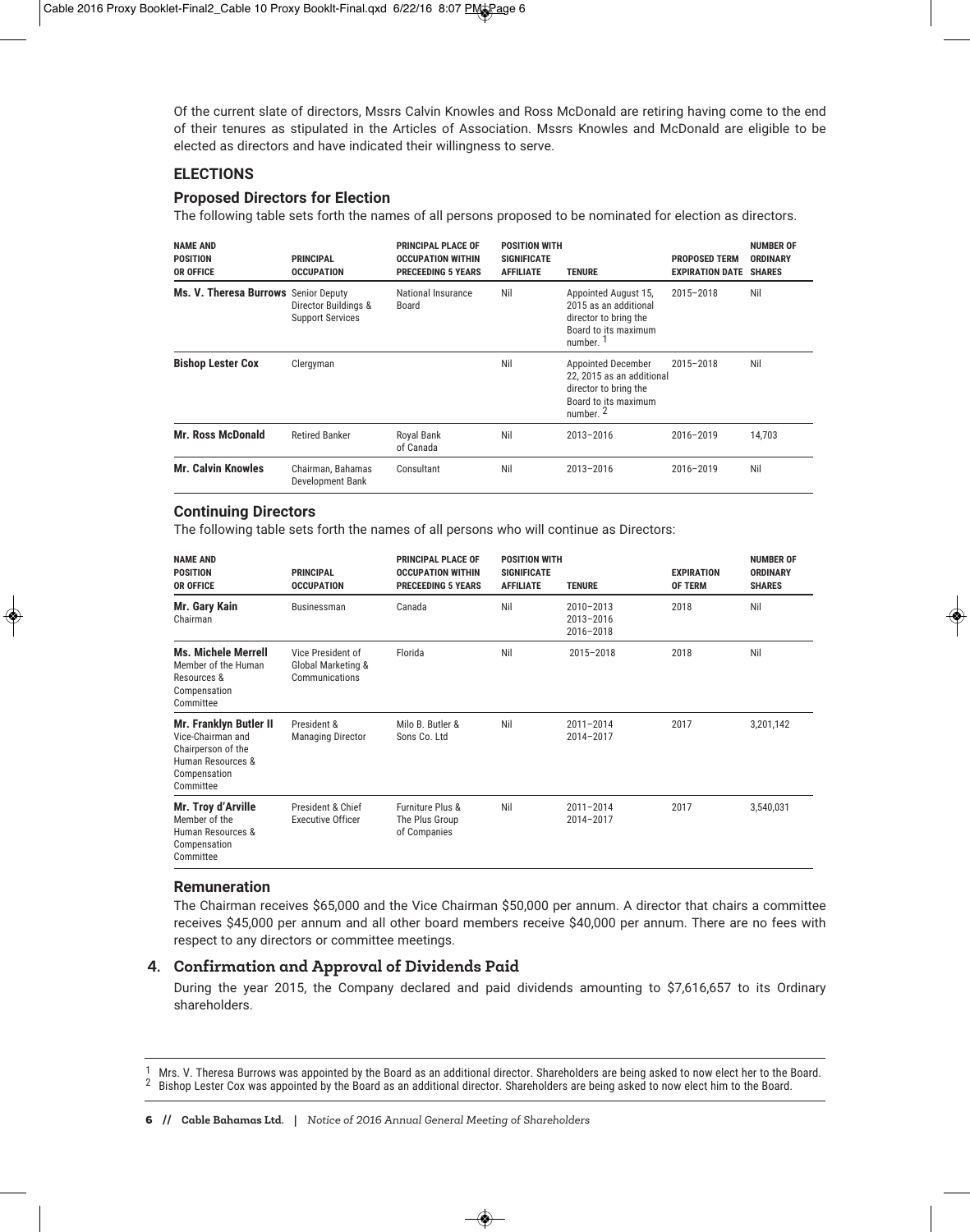#### **5. Ratification of Acts, Proceedings and Transactions of Directors and Officers**

Directors and officers of the Company owe a duty to the Company to act honestly and in good faith with a view to the best interests of the Company. By voting in favour of the following resolution, you will be (a) approving and adopting all of the acts of the directors and officers of the Company in respect of the past fiscal year of the Company and (b) agreeing to the Company indemnifying and defending the directors and officers against any claims, actions and proceedings that may be brought against them as a result of any act performed or omitted to be done by any of them, acting in their respective capacities as directors and officers of the Company, except in the case of any bad faith, intentional misconduct or other cause for which indemnity is precluded by applicable law, as may be determined by a court.

*"RESOLVED that the Company does ratify, approve, sanction and confirm all acts, transactions and proceedings of the directors and officers of the Company from the previous fiscal year ending December 31, 2014 to the last fiscal year ending December 31, 2015 and further, that the Company does fully and effectively indemnify and save harmless all directors and officers of the Company, otherwise than in respect of bad faith, intentional misconduct or other cause for which indemnity is precluded by applicable law, as may be determined by a court and that the directors notwithstanding the personal interest of all of them, be authorized to execute on behalf of the Company an indemnity or indemnities in favour of such directors and officers as and when necessary and that in the event of any claim or necessity to defend proceedings against the directors or officers or any of them such defence is to be undertaken by the Company".*

#### **6. Appointment of Auditors**

At the meeting, the ordinary shareholders will be called upon to reappoint Deloitte as the auditors of the Company to serve until the close of the next annual general meeting of the Company. To be effective, the resolution reappointing Deloitte as the auditors of the Company, must be approved by the majority of the votes cast by the holders of ordinary shares present in person, or represented by proxy, at the Meeting. The Audit and Finance Committee and the management of the Company recommend that the ordinary shareholders vote for the reappointment of Deloitte, who have acted as the auditors of the Company since 1999. Arrangements have been made for one or more representatives of Deloitte to attend the meeting.

#### **7. Executive Compensation**

The members of executive management inclusive of the Directors of the Company received aggregate compensation, including salary, performance bonuses and post-employment benefits amounting to \$1,001,783 in the financial year 2015. The aggregate compensation for the financial years 2014 and 2015 was \$3,107,557.

#### (i) Current & Past

| COMPENSATION | AGGREGATE AMOUNTS<br>DIRECTORS & SENIOR<br>OFFICERS 2014 | AGGREGATE AMOUNTS<br>DIRECTORS & SENIOR<br>OFFICERS 2015 | AGGREGATE AMOUNTS<br>DIRECTORS & SENIOR<br>AS AT JUNE 21, 2016 |
|--------------|----------------------------------------------------------|----------------------------------------------------------|----------------------------------------------------------------|
| Cash         | 1.877.867                                                | 1.833.718                                                | 846,683                                                        |
| Non-cash     | 217.347                                                  | 273,056                                                  | 155.101                                                        |
|              | 2.095.214                                                | 2,106,774                                                | 1,001,784                                                      |

#### **Report on Executive Compensation**

The Human Resources and Compensation Committee of the Board of Directors has primary responsibility for the appointment, evaluation, and remuneration of key executives, and the design of the Company's compensation plans. The Board of Directors approves all matters related to compensation of the executive officers.

#### **Indebtedness of Executive Management**

As at the end of the fiscal year and up to June 15, 2016 the record date, there was no indebtedness outstanding from any of the directors or executive management.

#### **CORPORATE GOVERNANCE**

#### **Duties of the Board**

The Board of Directors of the Company has the obligation to oversee the conduct of the business of the Company and to supervise senior management who are responsible for the day-to-day operations of the business. The Board of Directors deals with all matters that materially impact the Company.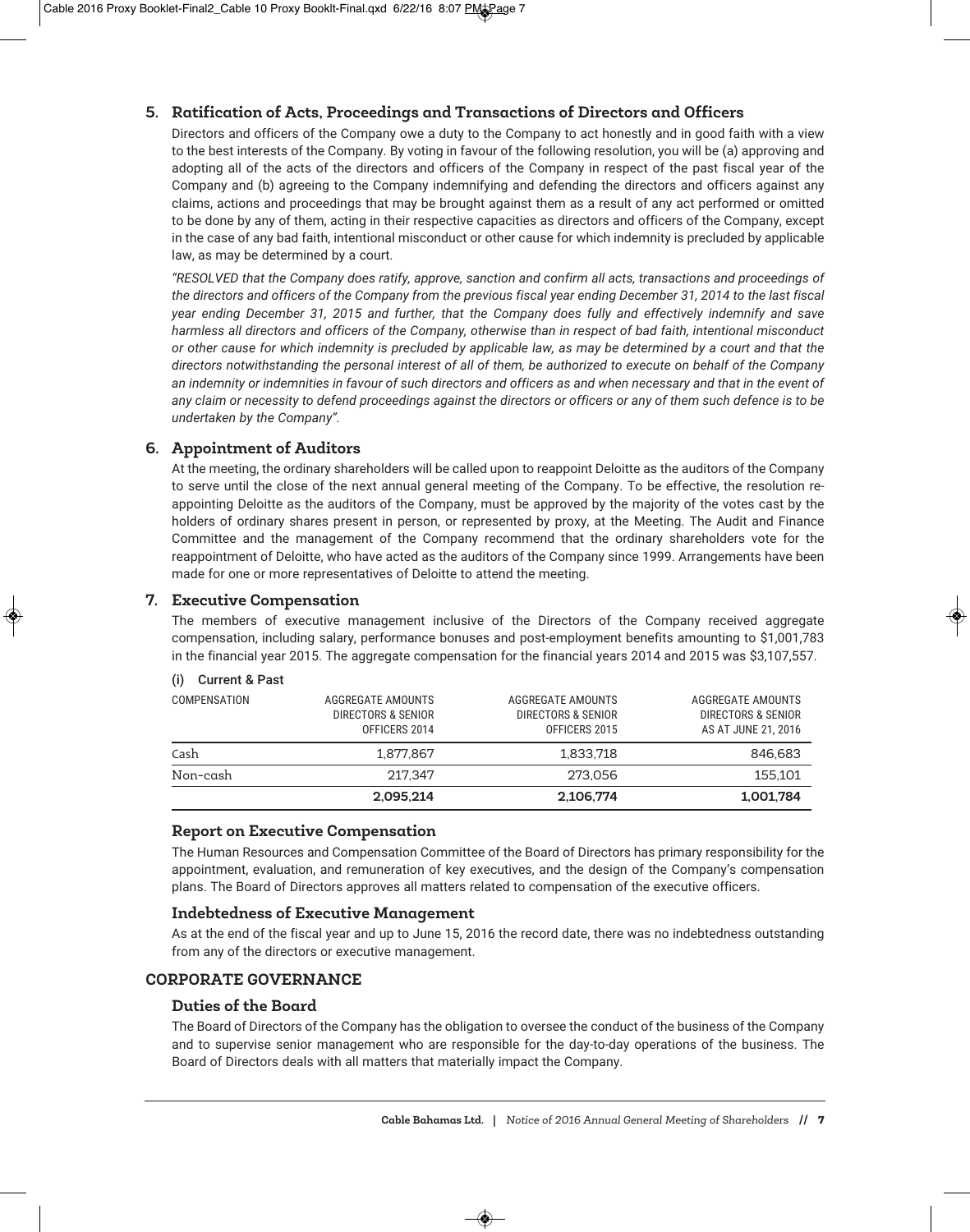#### **Committees of the Board of Directors**

The Board of Directors has delegated certain of its responsibilities to committees of the board. Such committees are generally responsible for reviewing matters specified in their mandates and making recommendations to the board, which retains ultimate decision-making authority. The Board of Directors has constituted the following committees:

- Human Resources and Compensation Committee
- Finance & Audit Committee
- Corporate Governance & Nominating Committee

#### **Human Resources and Compensation Committee**

The Human Resources & Compensation Committee of the Board of Directors has primary responsibility for providing direction to the human resources functions within the Company and the appointment, evaluation, and remuneration of key executives as well as the design of the Company's compensation plans. The Committee is directly involved with and where necessary the approval of key human resources initiatives inclusive of approval of the compensation of the executive officers. This committee is chaired by Vice Chairman Franklyn Butler II.

#### **Finance Risk & Audit Committee**

The Finance Risk & Audit Committee comprises directors who are neither officers nor employees of the Company or any of its subsidiaries. The Risk & Audit Committee is responsible for the oversight of the financial reporting and internal controls of the Company, which includes the review and evaluation of the appropriate accounting principles and practices to be observed in the preparation of the accounts of the Company and its subsidiaries inclusive of tax planning initiatives and tax compliance. The Risk & Audit Committee is responsible for the initial review of the Company's annual audited consolidated financial statements prior to consideration thereof by the Board of Directors and direct oversight of the internal audit function. It approves the internal and external audit activities proposed each year to be conducted by the appointed independent auditors. The Committee also recommends the appointment and approves the terms of engagement of the independent auditors. The Risk & Audit Committee is chaired by Director Calvin Knowles.

#### **Corporate Governance & Nominating Committee**

The Corporate Governance & Nominating Committee is responsible for the development, documentation and continuous adherence to the Company's governance policies and procedures. This Committee is also directly responsible for the evaluation and selection of potential members of the Board, which would be ultimately selected by the full Board. The Corporate Governance & Nominating Committee is chaired by Director Ross McDonald.

#### **SHAREHOLDER FEEDBACK AND COMMUNICATION**

The Company's communications policy is reviewed by the Board of Directors of the Company periodically and provides that communications with all constituents will be made in a timely, accurate and effective manner. The Company communicates regularly with its shareholders through press releases, and quarterly and annual reports. At the Company's shareholders' meetings, a full opportunity is afforded to shareholders to ask questions concerning the Company's activities. Investor and shareholder concerns are addressed on an on-going basis through the office of the Corporate Secretary. Information about the Company is also available on the Company's internet site at www.cablebahamas.com. The home page is updated regularly and permits access to quarterly reports, annual financial reports, press releases, product overviews, corporate reports, and other information.

#### **DIRECTORS' APPROVAL AND CERTIFICATE**

The contents and the sending of this Proxy Statement and Proxy Form have been approved by the Board of Directors of the Company. The foregoing contains no untrue statement of a material fact and does not omit to state a material fact that is required to be stated or that is necessary to make a statement not misleading in light of the circumstances in which it was made.

**Dated at the City of Nassau, New Providence Island, in the Commonwealth of The Bahamas, this 21st day of June, 2016.** 

**Gary Kain, Chairman**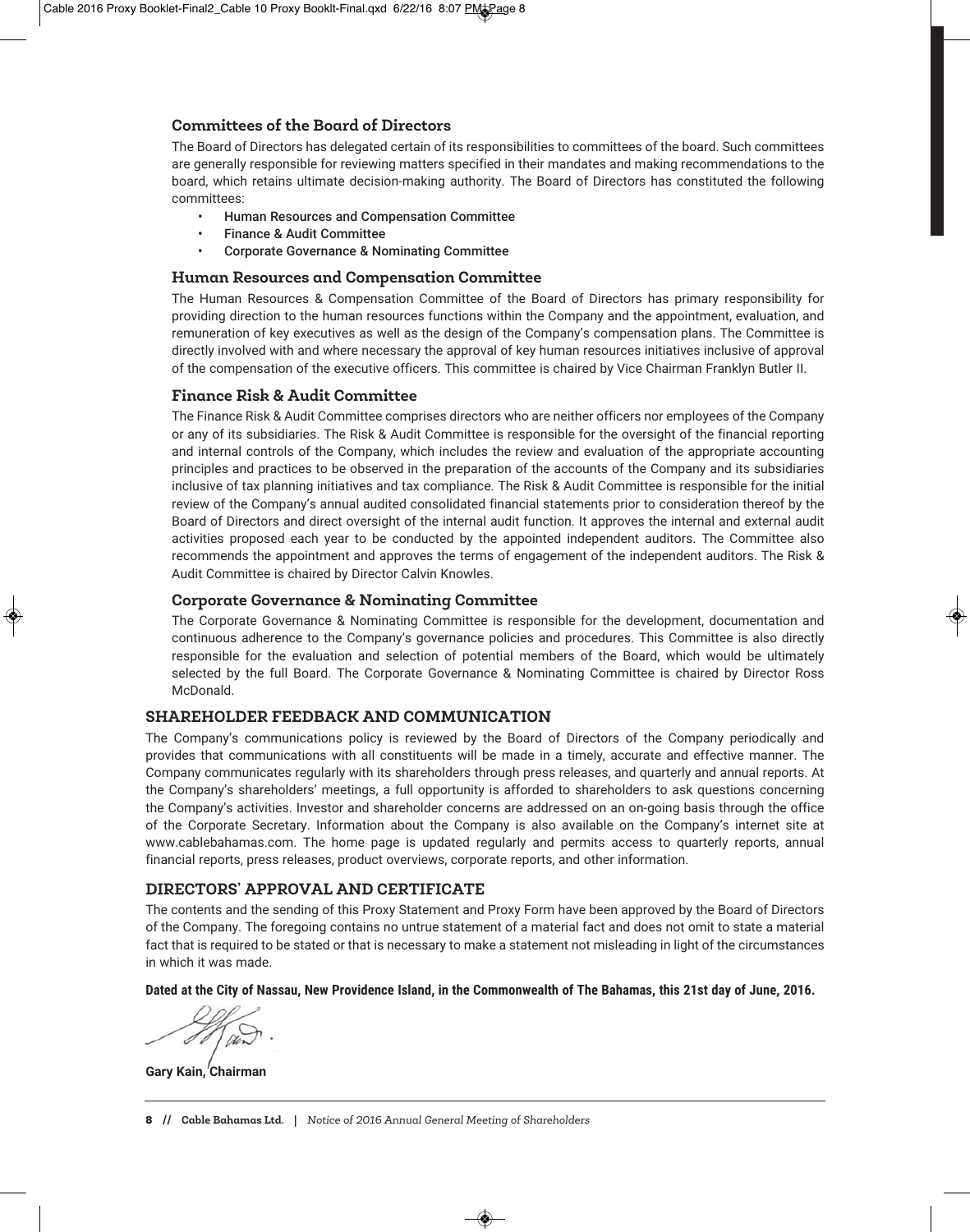### CABLE BAHAMAS LTD. ANNUAL GENERAL MEETING OF SHAREHOLDERS **2 0 1 5 M E E T I N G M I N U T E S**

HELD AT 6:00 P.M. ON JULY 8, 2015 AT THE BRITISH COLONIAL HILTON HOTEL, NASSAU, THE BAHAMAS

#### **1. Call to Order and Introduction**

The annual general meeting of shareholders of Cable Bahamas Ltd. was called to order at 6:03 p.m. by Mr. Gary Kain, the Chairman of the Board of Directors. He welcomed the shareholders to the meeting on behalf of the Board of Directors and the management of the company.

Mr. Kain advised the shareholders that he would act as Chairman of the meeting and that Ms. Nicole Watkins would act as Secretary of the meeting.

Mr. Kain proceeded to introduce the members of the Board of Directors and officers in attendance, namely:

- (1) Mr. Franklyn Butler II
- (2) Mr. Troy d'Arville
- (3) Ms. Michele Merrell
- (4) Mr. Calvin Knowles
- (5) Mr. Ross McDonald
- (6) Mr. Simon Wilson

The Officers present were: Mr. Anthony Butler, President & CEO, Mr. Barry Williams, Senior Vice-President Finance, and Mr. John Gomez, Vice President, Engineering, Mr. David Burrows, Vice President, Marketing and Mr. David Van Dyke, Vice President, Customer Fulfillment. Also present was Mr. Mark Lippford, Chief Operating Officer, Summit Broadband Inc.

#### **2. Appointment of Scrutineer**

The Chairman appointed Ms. Jessica Ferguson of Bahamas Central Securities Depositary Limited, the share registrars and transfer agents to act as scrutineer of the meeting.

#### **3. Tabling Notice of Meeting**

The Chairman requested Ms. Nicole Watkins, as the Secretary of the meeting to table proof of service of the Notice calling the meeting, the form of proxy and the annual report. The Secretary of the meeting duly complied by tabling the certificate of the Company's registrar transfer agent, as to the due mailing of the notice, form of proxy and the annual report. The Chairman ordered that these items be kept as part of the record of the meeting.

#### **4. Quorum**

The Chairman advised that a quorum was present and that the scrutineer's report would be made during the course of the meeting. He then proceeded with the business of the meeting.

#### **5. Declaration of Regular Constitution of the Meeting**

The Chairman declared that, as notice of the meeting had been duly provided and a quorum of the shareholders was present, the meeting was regularly called and properly constituted for the transaction of business and therefore proceeded to the business of the meeting.

#### **6. Procedure**

The Chairman advised that the business of the meeting would follow the agenda as circulated to all shareholders with no amendments. The Chairman said that if any ordinary shareholder wished to ask questions during the meeting they could do so and identify themselves for the record.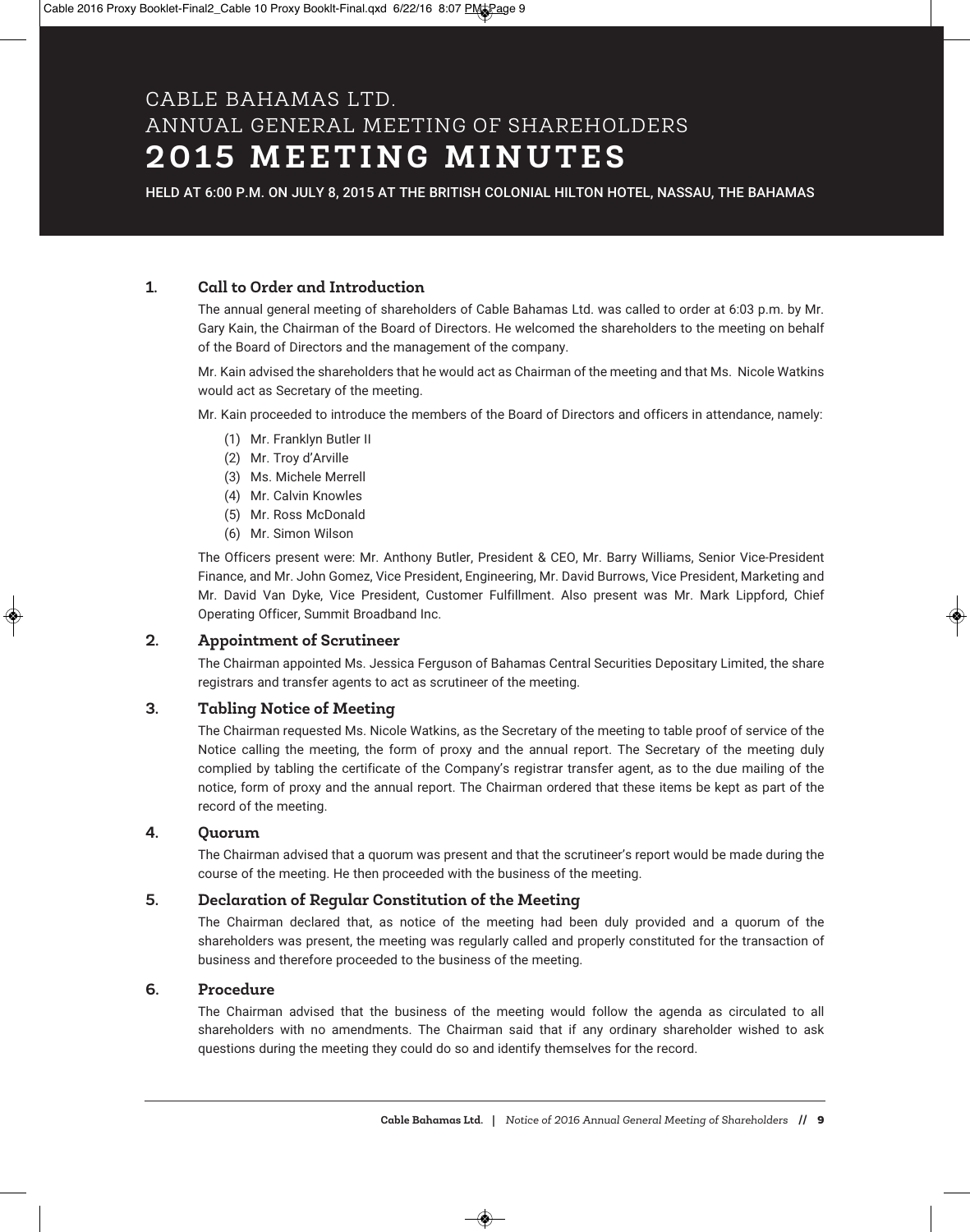#### **7. Report of the President and Chief Executive Officer**

The progress report on the Company was delivered immediately following the formal adjournment of the Annual General Meeting.

#### **8. Minutes of the last meeting of Shareholders**

The Chairman advised that the minutes of the previous annual general meeting held on the 30th July, 2014 were available for inspection at the meeting and were circulated to all shareholders. He then advised that he was prepared to receive a resolution that the reading of those minutes be dispensed with and that those minutes be adopted.

A motion was made by Mr. Edsel Strachan and seconded by Mr. Oswald Dean that the reading of those minutes be dispensed with and that those minutes be adopted. There being no discussion the motion was carried unanimously.

#### **9. Chairman's Report**

The Chairman then tabled his report and advised that it was included in the Company's annual report ("Report") and that it was available for inspection. He then advised that he was prepared to receive a resolution that the reading of the Report be dispensed with and that the Report be adopted.

A motion was made by Mr. Oliver Hutchinson and seconded by Mr. Oswald Dean that reading be dispensed with and the Report adopted.

There being no discussion the motion was put to a vote and carried unanimously.

#### **10. Scrutineer's Report**

The Chairman informed the meeting that the scrutineer's report was ready and asked Ms. Jessica Ferguson to present it.

Ms. Ferguson advised that the total shares represented at the meeting in person or by proxy were 10,497,273 representing 77.33% of the issued and outstanding shares of the Company.

#### **11. Consideration of the Financial Statements**

The Chairman advised that a copy of the financial statements for the financial year ended 31st December, 2014, though not a part of the mailing to shareholders was made available on the company's website and at its various offices in Nassau and in Freeport. He further advised that the financial statements comprised the Consolidated Statement of Financial Position as at 31st December, 2014, the Consolidated Statement of Comprehensive Income for the year 2014, the Consolidated Statement of Changes in Equity, and the Consolidated Statement of Cash Flows for the year ended 31st December, 2014; and the notes to the Consolidated Financial Statements.

#### **12. Report of Auditors**

The Chairman noted that Mr. Raymond Winder of Deloitte was available to answer any questions regarding the financial statements or auditors' report. Shareholders were asked if they had any questions or comments concerning them. There were no questions. The Chairman requested a motion for the acceptance and approval of the financial statements as tabled.

A motion was duly moved by Mr. David Burrows and seconded by Mr. Oswald Dean and was unanimously carried approving the financial statements.

#### **13. Election of Directors**

The Chairman proceeded with the election of Directors. He informed the meeting that the Secretary had advised that no nominations for Directors had been received other than those that were on the Proxy Form.

A motion was moved by Ms. Nicole Watkins and seconded by Mr. Oliver Hutchinson that Mr. Gary Kain, Mr. Simon Wilson and Ms. Michele Merrell be nominated to hold office until their successors are elected or appointed.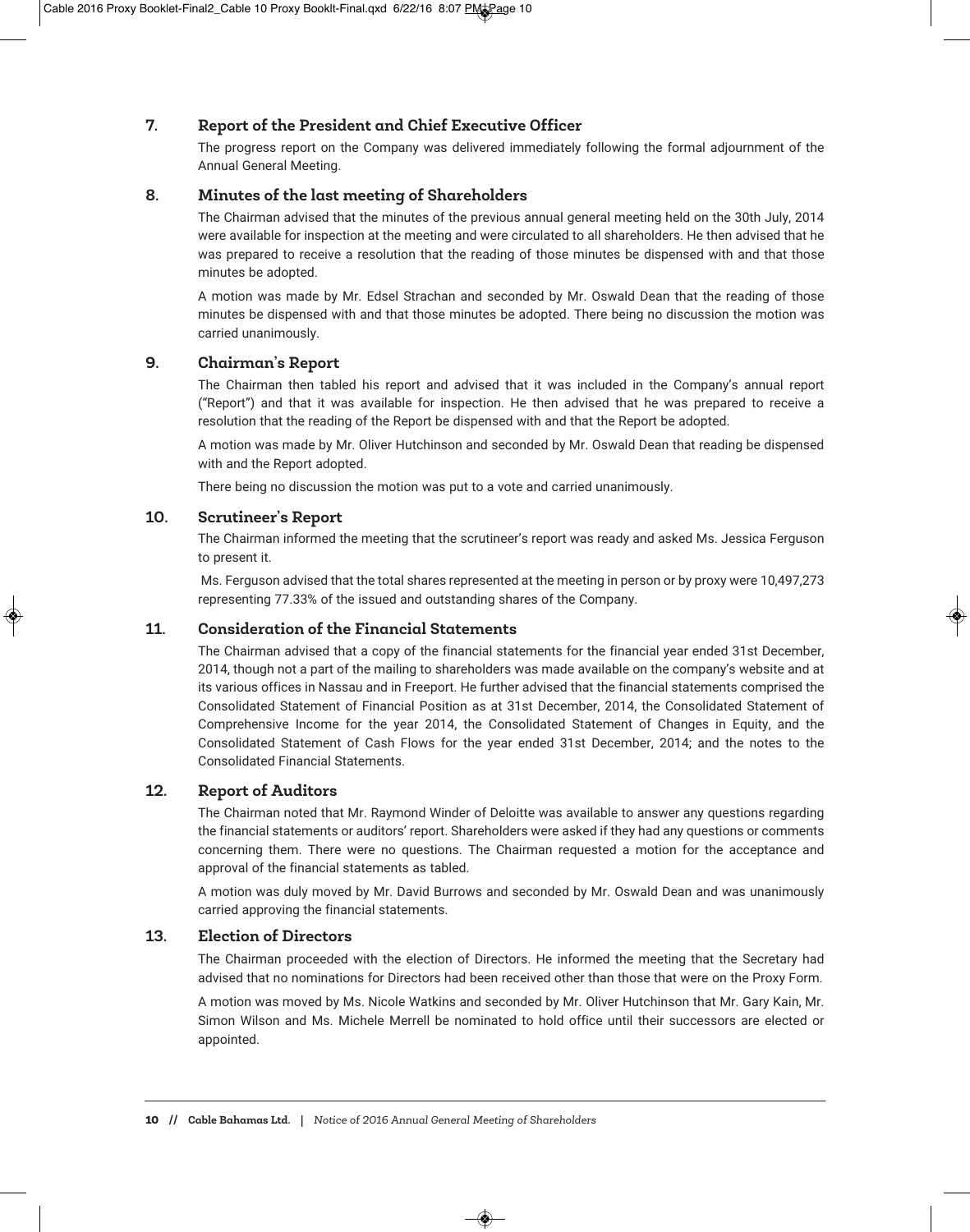A motion was made by Mr. Oliver Hutchinson and seconded by Mr. David Burrows that nominations be closed. A motion was made by Mr. David Burrows and seconded by Mr. Andre Knowles that the three (3) persons named by the Secretary be elected Directors of the Company to hold office until their successors are elected or appointed.

#### **14. Remuneration of Directors**

The Chairman moved on to the remuneration of Directors, a motion was made by Mr. David Burrows and seconded by Mr. Oswald Dean that the remuneration of the Chairman, Vice Chairman, Committee Chairs and other Directors remained at the current levels.

#### **15. Approval of Dividends paid in 2014**

The Chairman advised the meeting that for the year ended December 31, the Company paid a total of \$6,529,573 million in dividends to its ordinary shareholders and he invited a motion to approve the dividends declared and paid in 2015.

A motion was made by Mr. Oliver Hutchinson and seconded by Mr. Edsel Strachan to approve the dividends paid by the Company in 2015. The motion was duly carried.

#### **16. Ratification of Acts, Proceedings and Transactions of Directors and Officers**

The Chairman requested a motion to ratify and confirm all acts transactions and proceedings of Directors and Officers of the Company from the previous fiscal year end December 31, 2013 to the last fiscal year December 31, 2014 and for approval of the indemnity and defence. The motion was duly made by Mr. David Burrows and seconded by Mr. Oswald Dean. The motion was put to a vote and was carried.

#### **17. Appointment of Auditors**

The Chairman invited a motion for the appointment of auditors.

A motion was duly made by Mr. Edsel Strachan and seconded by Mr. Arlington Hanna that Deloitte be appointed auditors of the Company to hold office until the next annual general meeting of the shareholders or until a successor be appointed and that the Directors be authorized to fix their remuneration. The motion was put to a vote and carried.

The Chairman declared that Deloitte were appointed auditors of the Company for the ensuing year and that the directors were authorized to fix their remuneration.

#### **18. Amendment to the Memorandum & Articles of Association – Series 9 & 10**

The Chairman informed the meeting that the Memorandum and Articles of Association needed to be amended to reflect the rights attaching to the issuance of Series 9 & Series 10. A motion was duly made by Mr. David Burrows and seconded by Mr. Andre Knowles. The motion was put to a vote and carried.

#### **18.1 Amendment to the Memorandum & Articles of Association – Share Split**

The Chairman informed the meeting that the Company was desirous of doing a three (3) for one (1) share split, stating that the proposed resolution was included with the Proxy documents to the shareholders together with a Question and Answer information sheet. A motion was made by Mr. Edsel Strachan and seconded by Mr. David Burrows approving the proposed resolution regarding the share split. There being no discussion, the motion was put to a vote and carried.

#### **18.2. Amendment to Memorandum & Articles – General Housekeeping**

The Chairman then informed the meeting that as a result of the Series 9 and Series 10 rights issuance and the resolution authorizing the share split, it would be necessary to do some general housekeeping amendments to the Memorandum & Articles in order to give effect to the approved amendments. A motion was duly made by Mr. Oswald Dean and seconded by Mr. David Burrows. The Chairman then asked if there was any discussion on the item. There being none, the motion was put to a vote and carried.